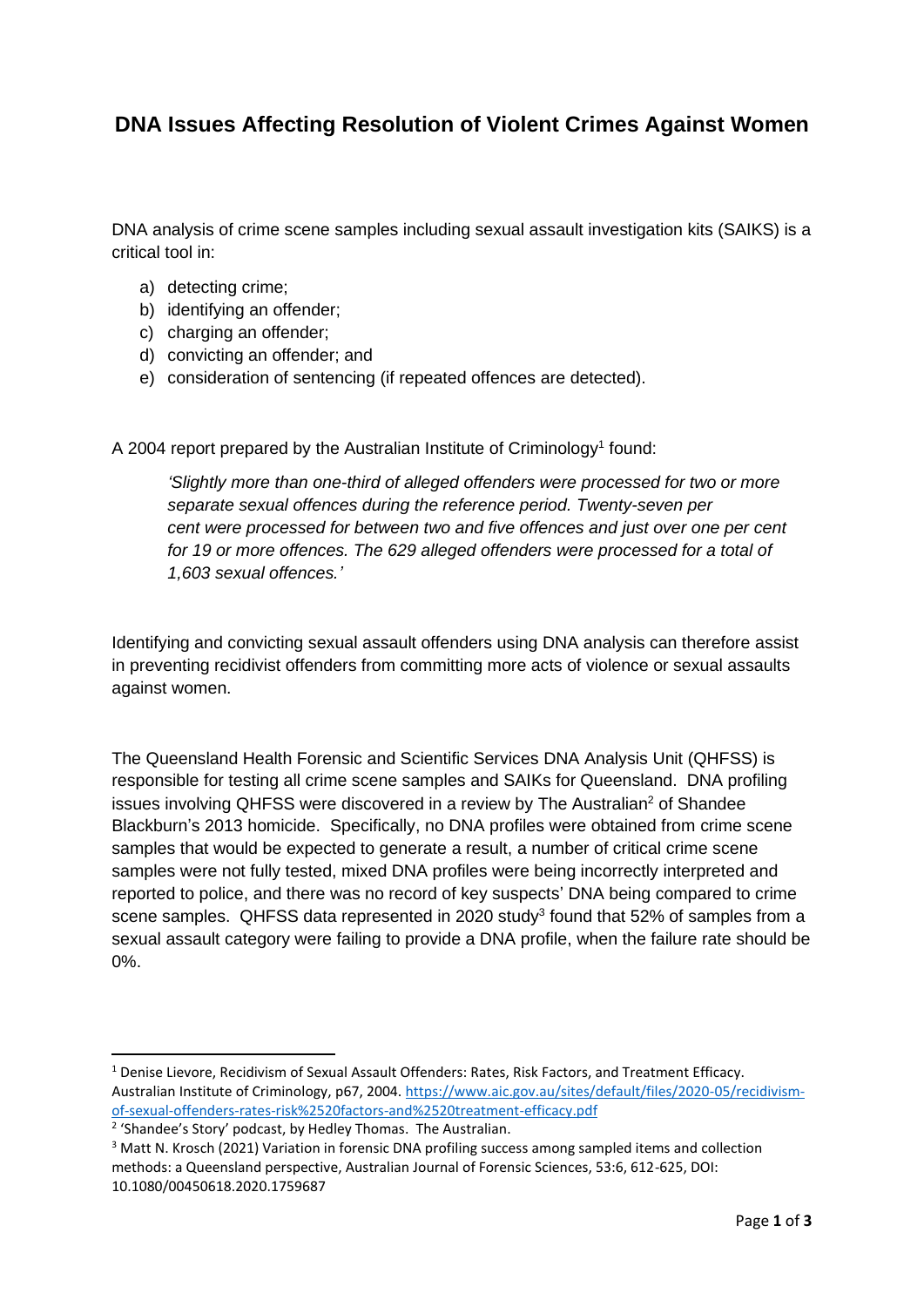It is likely these issues, spanning many years, have led to offenders evading justice, and being given the opportunity to reoffend. There is also a genuine risk the reporting rates for sexual assaults in Queensland will decrease as a result of the QHFSS DNA issues.

The following is recommended to provide better justice outcomes for women who are victims of crime, and reduce opportunities for recidivist offenders:

- 1. An independent public inquiry is needed to fully uncover the DNA issues within QHFSS.
- 2. The accurate and reliable delivery of forensic DNA analysis services in Queensland needs to be restored.
- 3. A review is needed to identify criminal cases that may have been impacted by the QHFSS DNA issues.\*
- 4. Retesting of samples identified in recommendation 3 should be conducted. This may result in newly identified offenders, and/or a criminal prosecutions.
- 5. Identify cases where new DNA evidence (from retesting) may have impacted on sexual assault matters previously tried.
- 6. Legislative reform is needed to enable retrial of acquitted sexual assault suspects where fresh and compelling DNA evidence is found (from retesting arising from the QHFSS DNA issues).
- 7. The justice system needs greater access to independent forensic experts to review evidence and provide advice.
- 8. A revised quality assurance framework is needed which complements the National Association of Testing Authorities (NATA) accreditation (ISO/IEC 17025) of forensic laboratories, to ensure the delivery of high quality, accurate and reliable forensic DNA services in Queensland.

\*Crimes that may have been impacted by the QHFSS DNA issues can be readily identified by the Queensland Police Service 'Forensic Register' using the following search queries:

- a) Identify samples QPS Scientific Officers recorded as **presumptively positive for blood**, with the corresponding recorded QHFSS DNA profiling result of 'No DNA detected…', 'Complex mixed profile unsuitable for interpretation or comparison', or 'Incorrect result-this result was incorrectly reported'.
- b) Identify samples QPS Scientific Officers recorded as **presumptively positive for semen**, with the corresponding recorded QHFSS DNA profiling result of 'No DNA